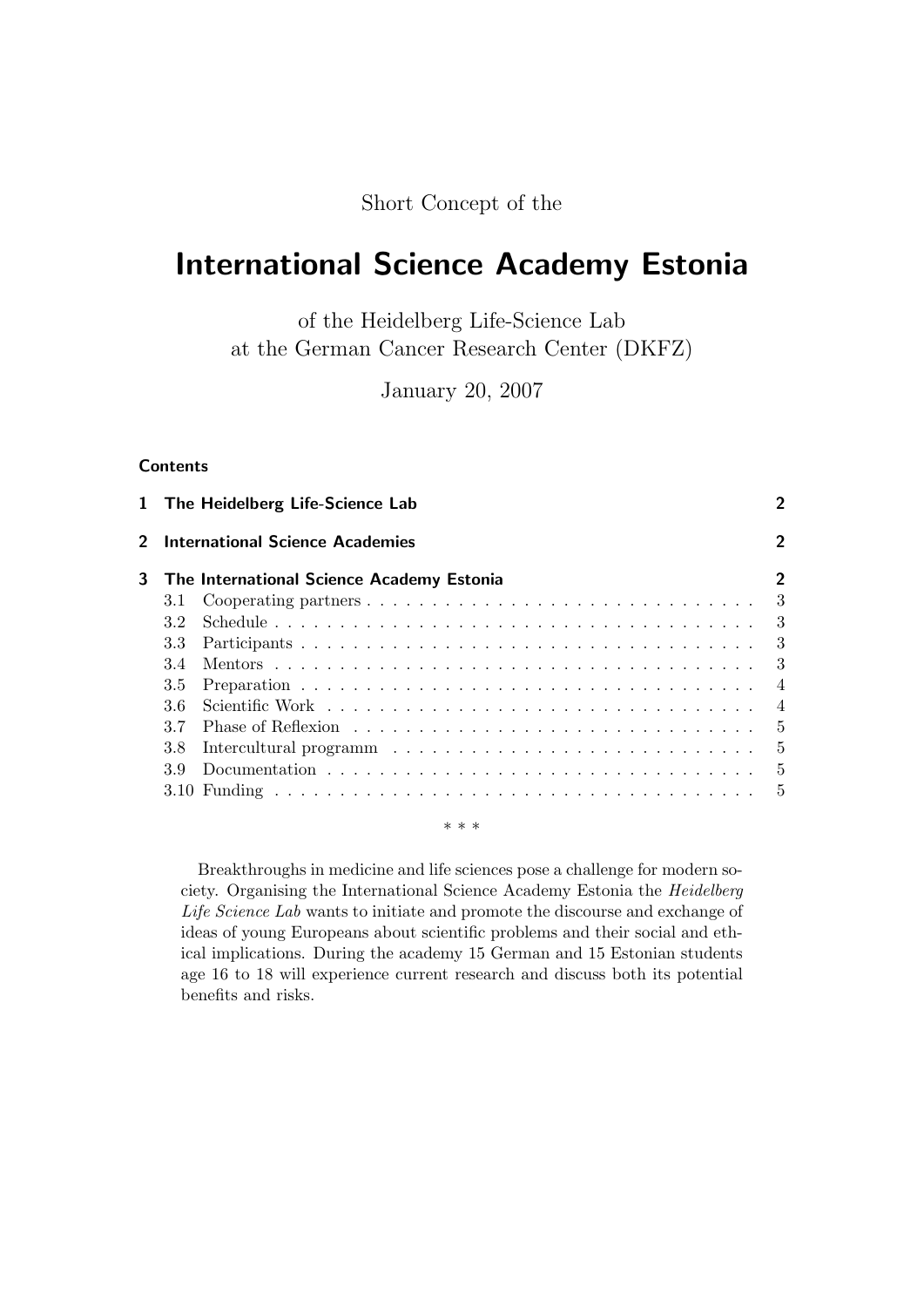## 1 The Heidelberg Life-Science Lab

The *Heidelberg Life Science Lab* is a project to promote mathematically and scientifically interested and gifted secondary school students. It is funded by the German Cancer Research Center (DKFZ). The activities of the *Life-Science Lab* aim on introducing the participants to independent scientific work. One of these activities is the organisation of scientific academies abroad. These International Science Academies enable participants to set the methods and theoretical knowledge they acquired during their work in the Life-Science Lab in an international context and to extentively improve them. New experiences and challenges enable every participant to expand personality traits, so called "key competences".

### 2 International Science Academies

Since 2001 the Heidelberg Life-Science Lab has conducted five "International Science Academies" (ISA):

- ISA Portugal 2001 and 2002
- ISA Kenya 2004
- ISA San Francisco 2003 and 2005

For all participants these academies were a unique experience. Documentations of the scientific output are upon request available in print from the office of the *Heidelberg* Life-Science Lab.

The first International Science Academy took place in 2001 with scientific work at the "Instituto de Tecnologia Quimica e Biologica" (ITQB) and "Instituto Gulbenkian de Ciencia" (IGC) in Lisbon, Portugal. In 2002 the programm was successfully repeated .

Under the patronage of Prof. Dr. Klaus Toepfer – former federal minister of environment and current head of the United Nations Environment Programm UNEP – the International Sciece Academy Kenya was conducted in 2004 focussing on topics specifically related to Kenya, mainly aspects of nature conservation and floristic and faunistic observations.

Scientific projects at Stanford University and UC Berkeley were the core of the International Science Academy San Francisco, conducted in 2003 and repeated in 2005. After working on own three-week projects the participants – 16 high school graduates from the Life-Science Lab – spent another week reflecting and documenting their experiences and their scientific output. The experimental work as well as the experiences with a different culture made a major impression on the participants. But the American scientists were impressed by the interest and capabilities of the students as well.

Besides the ISA Estonia the Heidelberg Life Science Lab is currently planning Science Academies in Dresden, Germany (2006) and another academy in San Francisco (2007).

### 3 The International Science Academy Estonia

The programm of the ISA Estonia is divided into two phases: During phase one (Spring 2007) the German participants will have the opportunity to visit the University of Tartu, Estonia and to spend one week of scientific work together with the Estonian participants there. The following week will give the participants of both nations ample opportunity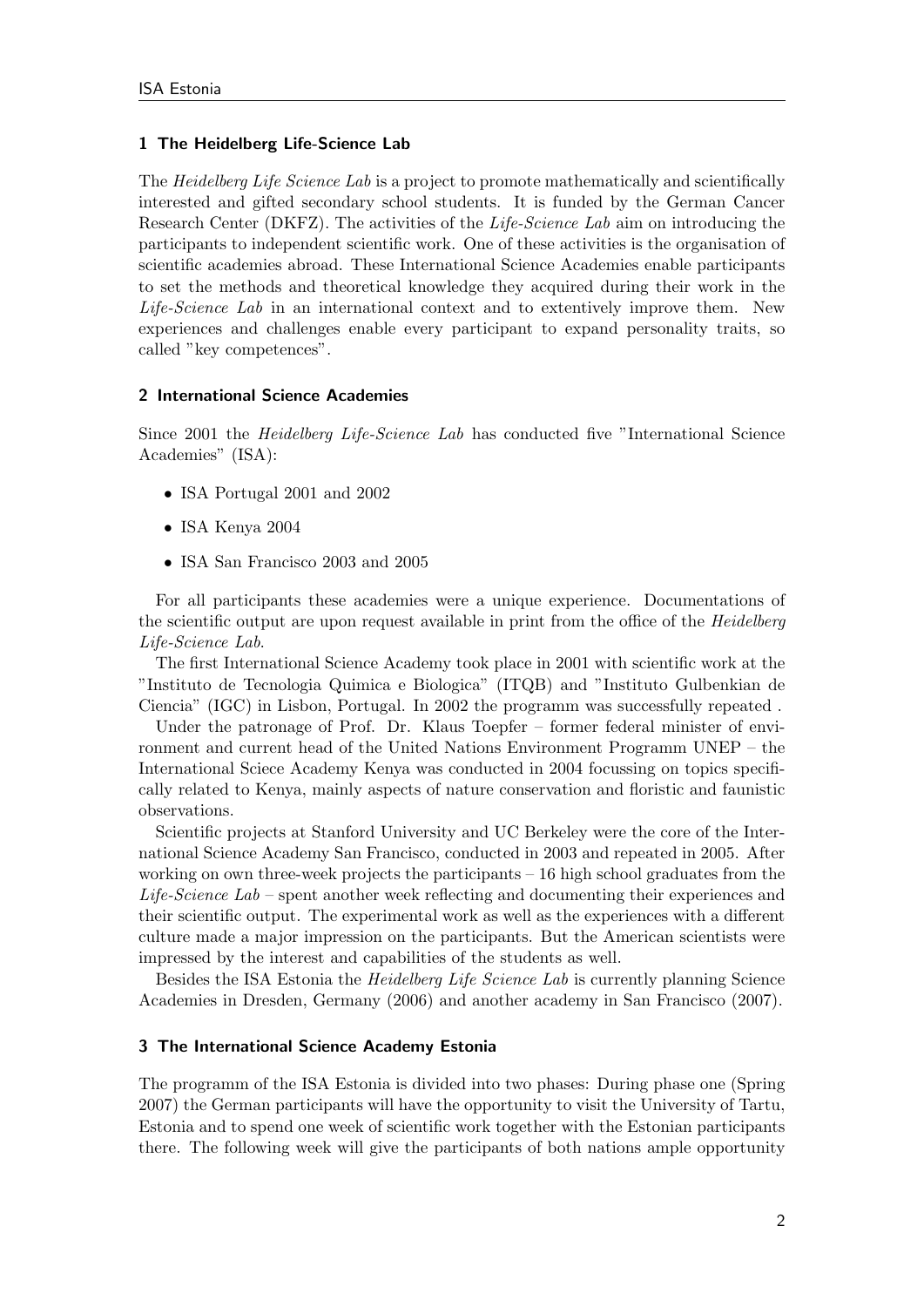to discuss ethical implications and possible ways of solutions in a european context. Additionally an intercultural programm is supposed to complement the scientific and science related problems.

Phase two is planned for fall 2007 at Heidelberg. The stay will be divided into a practical scientific section and a discussion section as well. Cooperating partners will be the German Cancer Research Center (DKFZ) and the University of Heidelberg.

The ISA's student mentors were rewarded with the "'IQuer"' youth award of the Evangelische Akademie der Pfalz for the conception and the so far performance (www.jugendpreis.de)

# 3.1 Cooperating partners

The Estonian foundation "'Domus Dorpatensis"'will serve as the organisation equivalent to the Heidelberg Life-Science Lab. The staff of the foundation will support the German mentors with the coordination and the realisation of the phase in Tartu. The profile and further projects conducted by the organisation are portrayed under www.dorpatensis.ee. The selection and supervision of the Estonian participants will be taken on by the Teaduskool. This institution is attached to the University of Tartu and promotes scientifically interested and gifted pupils in Estonia. Since 30 years Estonian secondary school pupils are prepared for the international Science-Olympiades here, national Science-Olympiades are directed respectively. The Teaduskool reaches about 1000 pupils, who engage in different projects.

# 3.2 Schedule

until June 2006: Selection of the German participants Oktober 2006: Seminar "Geography, History and Culture of Estonia" November 2006: Seminar "Introduction to Biological und Chemical Basics" Dezember 2006: Seminar "Introduction to Bioethics and Judicial Fundamentals" Easter 2007: Academy I in Estonia (two weeks) May 2007: Documentation of Academy I Fall 2007: Academy II in Germany (two weeks) November 2007: Documentation of Akademy II and preparation of a final documentation

# 3.3 Participants

The German participants are chosen out of the participants of the *Heidelberg Life-Science* Lab. The targeted group are high school students of age 16 to 18, who already have encountered biological and ethical problems during their participation in the Life-Science Lab's programm. In Estonia the Teaduskool selected pupils out of their pool of participants. All of them have successfully taken part in national and international Science-Olympiades. Prerequisite for all participants is a good knowledge of the English laguage and the willingness to engage oneself in scientific problems and to independently handle them.

# 3.4 Mentors

The academy will be supervised by mentors of the *Heidelberg Life-Science Lab*: Philipp Boersch-Supan, Christoph Fischer, Felix Gut, Natalia Jevglevskaja, Leonie Mueck, and Elisabeth Urban. The team will be coordinated by Jochen Reder. On the Estonian side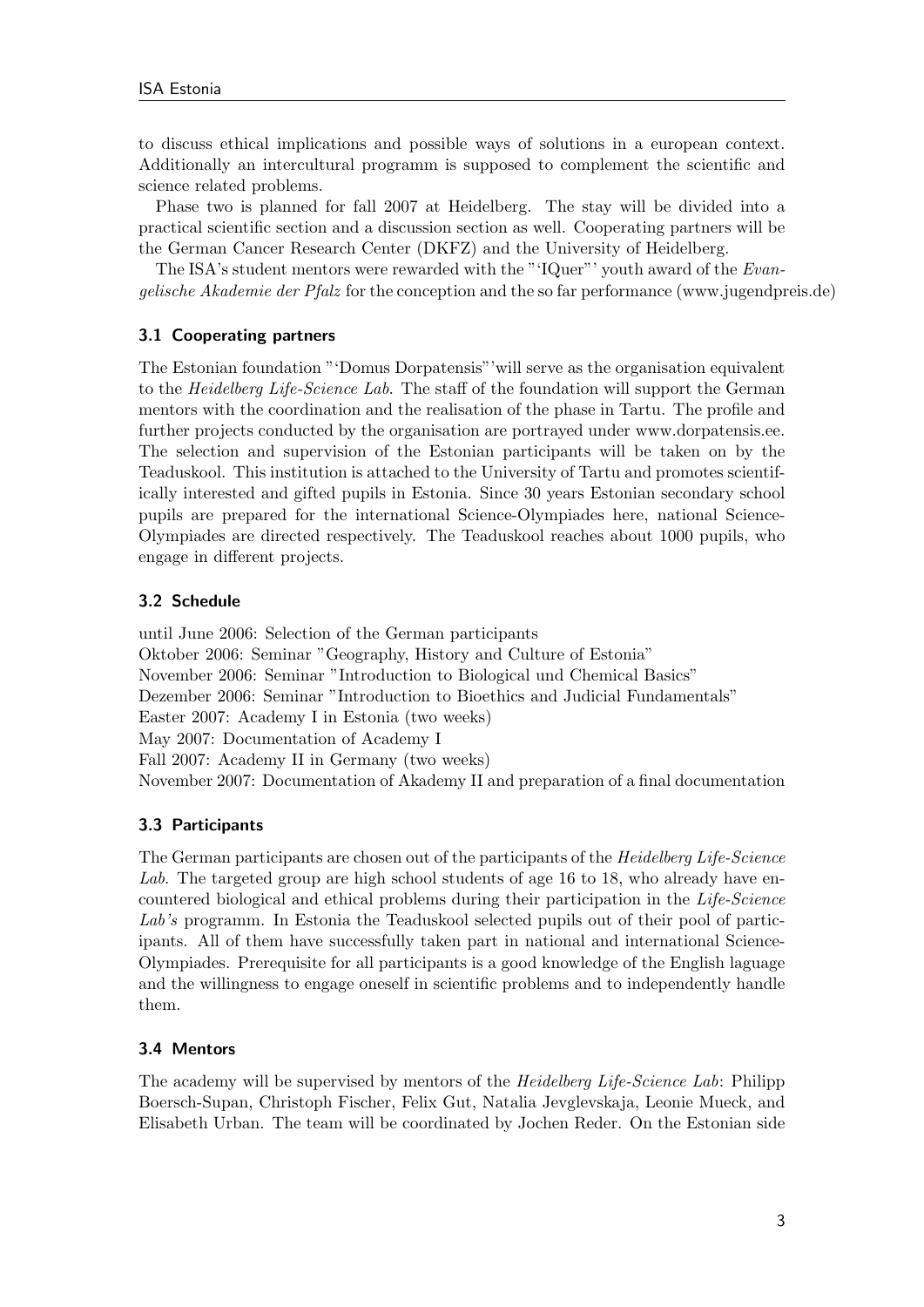representatives of both cooperationg organisations are involved in planning and directing the Academy.

Jochen Reder is director of studies at the Bunsengymnasium Heidelberg. He teaches mathematics, physics und computer science. At the *Life-Science Lab* he is in charge of the physics study group.

Philipp Boersch-Supan studies chemistry at the Philipps-University of Marburg. He has been a Mentor of the *Life-Science Lab* since fall 2004. He supervises the "young researchers lab", a study group independent project and an ornithological excursion of the zoology study group to the German wadden sea (Easter 2006).

Christoph Fischer is enrolled in law school at the Ruprecht-Karls-University of Heidelberg. At the Life-Science Lab he participated in the study groups mathematics, physics, and philosophy. Since 2003 he organizes and supervises the International Science Academy San Francisco.

Felix Gut studies pharmaceutics at the Ruprecht-Karls-University of Heidelberg. At the Life-Science Lab he mentored the pharmaceutics study group, participated in the ISA San Francisco 2003 and worked at the Life-Science Lab office. For three years he was part of the lead of the "JuniorAkademie Baden-Wuerttemberg".

Leonie Mueck is a chemistry student at the Philipps-University of Marburg. She was a member of the *Life-Science Lab* chemistry and philosophy study groups and supervised an exhibition about the problems of biological and chemical warfare.

Natalia Jevglevskaja is enrolled in law school at the Ruprecht-Karls-University of Heidelberg. As the only Estonian mentor she wants to pass on her experiences of living and studiying in both countries to the participants.

Elisabeth Urban is enrolled in nursery studies at the clinical center of the Ruprecht-Karls-University of Heidelberg. She mentors the medical sciences study group at the Life-Science Lab, participated in the International Science Academy San Francisco 2005 and is a member of the philosophy study group.

#### 3.5 Preparation

Three preparatory seminars will be held before visiting the corresponding guest-country. One of them will focus on geography, history and culture, the second one will introduce biological and chemical topics of relevance and the third one will introduce philosophical and ethical topics as well as the current legislative situation. The contents will be available on an online e-Learning platform allowing joint preparation and discussion by the estonian and german participants. The participants will be required to prepare assignments for the seminars. During the practical work each German participant will be assigned an Estonian participant as lab partner. To ensure an optimal preparation for the practical work the corresponding scientists will be contacted beforehand by their interns.

#### 3.6 Scientific Work

During the practical work the praticipants are supposed to get an insight into current scientific research. This includes an overview of the methods and long term objectives of the corresponding research group as well as the opportunity to conduct simple experiments on their own. At Heidelberg researchers at the German Cancer Research Center and the University of Heidelberg have agreed to invite students to visit their workgroups.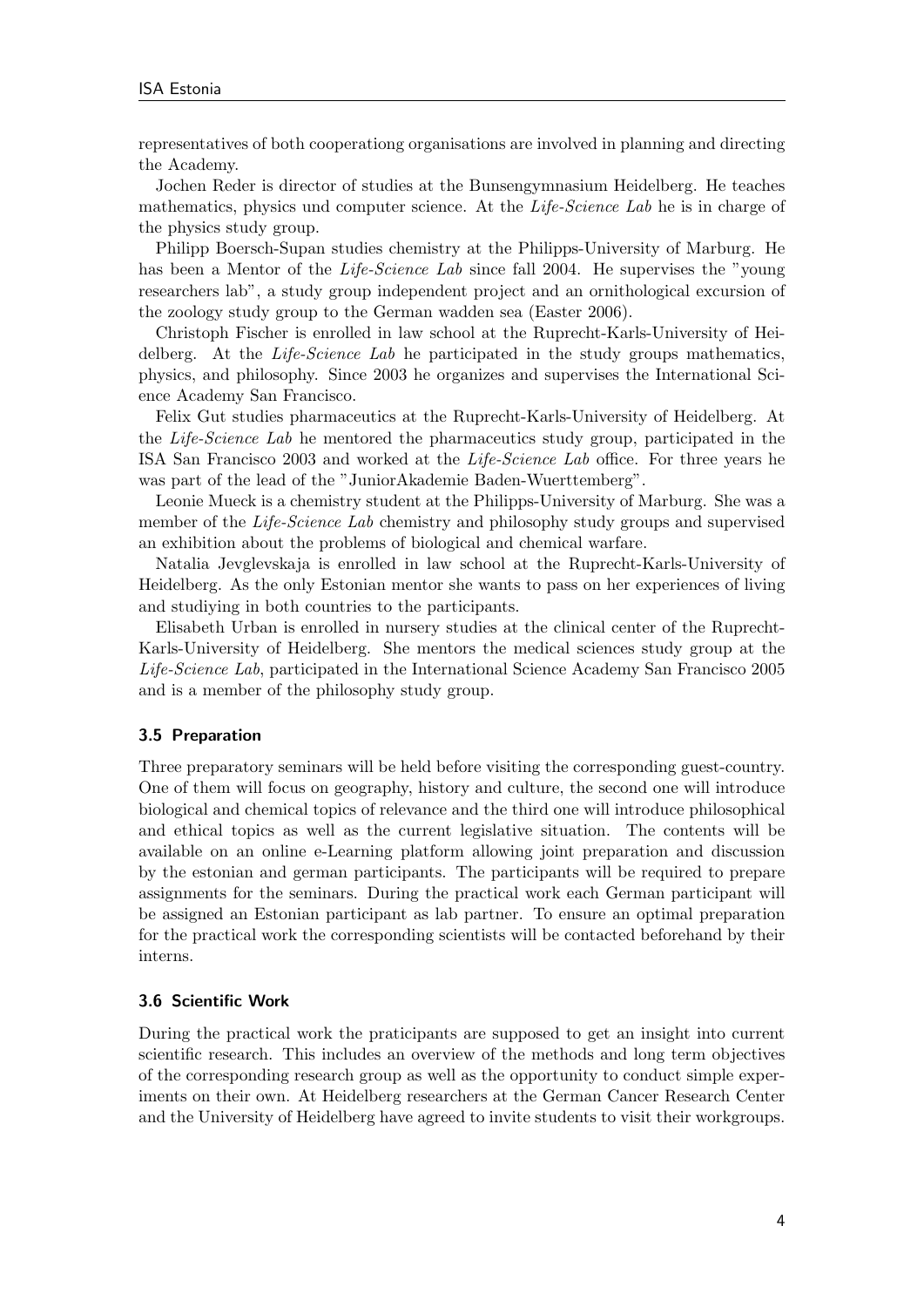Especially Prof. Roesl and Dr. Hoheisel have warranted their support. At Tartu a cooperation with Prof. Metspalu, Prof. Maimets and several institutions related to the University of Tartu exists.

# 3.7 Phase of Reflexion

After the practical work the participants are asked to critically reflect their experiences in the laboratory. During this phase the whole group will be divided into subgroups that are supposed to work on different topics and to present their results to and discuss them with the other two groups on a regular basis.

The phase of reflexion will embrace the issue of how different the German and the Estonian socienty deal with medical and biotechnological advancements and the question whether a paneuropean concept for the handling of bioethical problems is possible and desirable. If possible external speakers will be invited to give the participants a deeper insight into the topics of discussion. At Tartu the Centre for Ethics of the University of Tartu would be a possible cooperation partner.

# 3.8 Intercultural programm

The intercultural exchange of the participants is of great importance. Therefore an intercultural programm will complement the scientific work. In Estonia a day trip to Tallinn and a extensive giuded tour through Tartu are planned. In Heidelberg there will be a similar programm with a visit to Strasbourg, where the recent history of the two participating nations and the process of European Unification are of special importance.

# 3.9 Documentation

A mutual documentation of all participants will be an important part of the academy. The participants are supposed to record their scientific work as well as their impressions and experiences of the exchange together. Each pair of participants is expected to report their scientific results and a possibly related ethical or social topic. As executed in the past a booklet containing all contributions will be published. Furthermore the Academy aims at creating a catalogue of requirements with guidelines to a paneuropean handling of ethical, social and cultural implications resulting from new technological developments. The participants will present the results during a lecture series in Heidelberg and Tartu.

# 3.10 Funding

A detailled funding plan has been elaborated. Apart from a financial contribution of the participants additional funding will be needed to realize the academy – especially for the Estonian particiants. We aim at funding through the Robert-Bosch-Foundation, the European Union, and industry. The project is already supported by the degussa AG. Donations can be adressed to the Alumni Association of the Heidelberg Life-Science Lab. Donations are tax-deductible.

# **Contact**

Heidelberger Life-Science Lab International Science Academy Estland Im Neuenheimer Feld 582